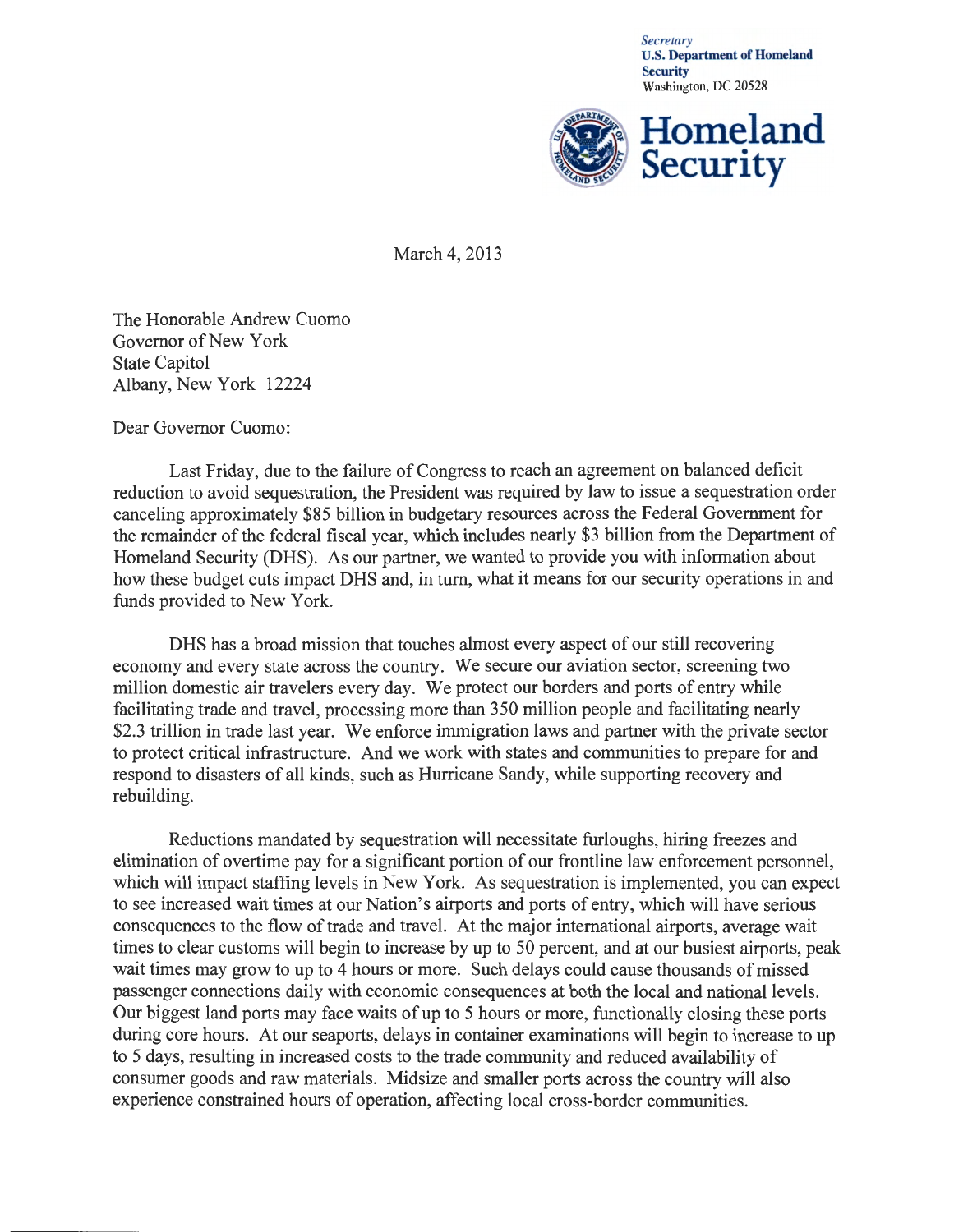K

The Coast Guard will begin to curtail air and surface operations by more than 25 percent. This will not only affect management of the Nation's waterways, but also fisheries enforcement, drug interdiction, migrant interdiction, port security, and other law enforcement operations. Sequestration will also have an impact on our Nation's disaster preparedness, response and recovery efforts. It will reduce the Disaster Relief Fund by nearly \$1 billion, potentially affecting available resources for those communities recovering from major disasters across the Nation if the budget impasse is not resolved. And homeland security grant funding will be reduced to its lowest level in seven years, affecting state and local emergency personnel throughout our country. Attached you will find specific impacts that sequestration will have on DHS operations in New York.

As you know well, threats from terrorism and the need to respond and recover from natural disasters will not diminish because of budget cuts. We do not have the luxury of making significant reductions to our capabilities without significant impacts. DHS will continue to preserve our frontline priorities as best we can, but no amount of planning can mitigate the negative effects of sequestration. Should Congress take subsequent action that changes the level or nature of these reductions, we are committed to working closely with you to manage those changes.

Thank you for your continued partnership with DHS and for your cooperation as we work together to manage these unfortunate circumstances. Should you have any questions, please do not hesitate to contact me at (202) 282-8203.

Yours very truly,

Jll~ Janet Napolitano

cc: New York Congressional Delegation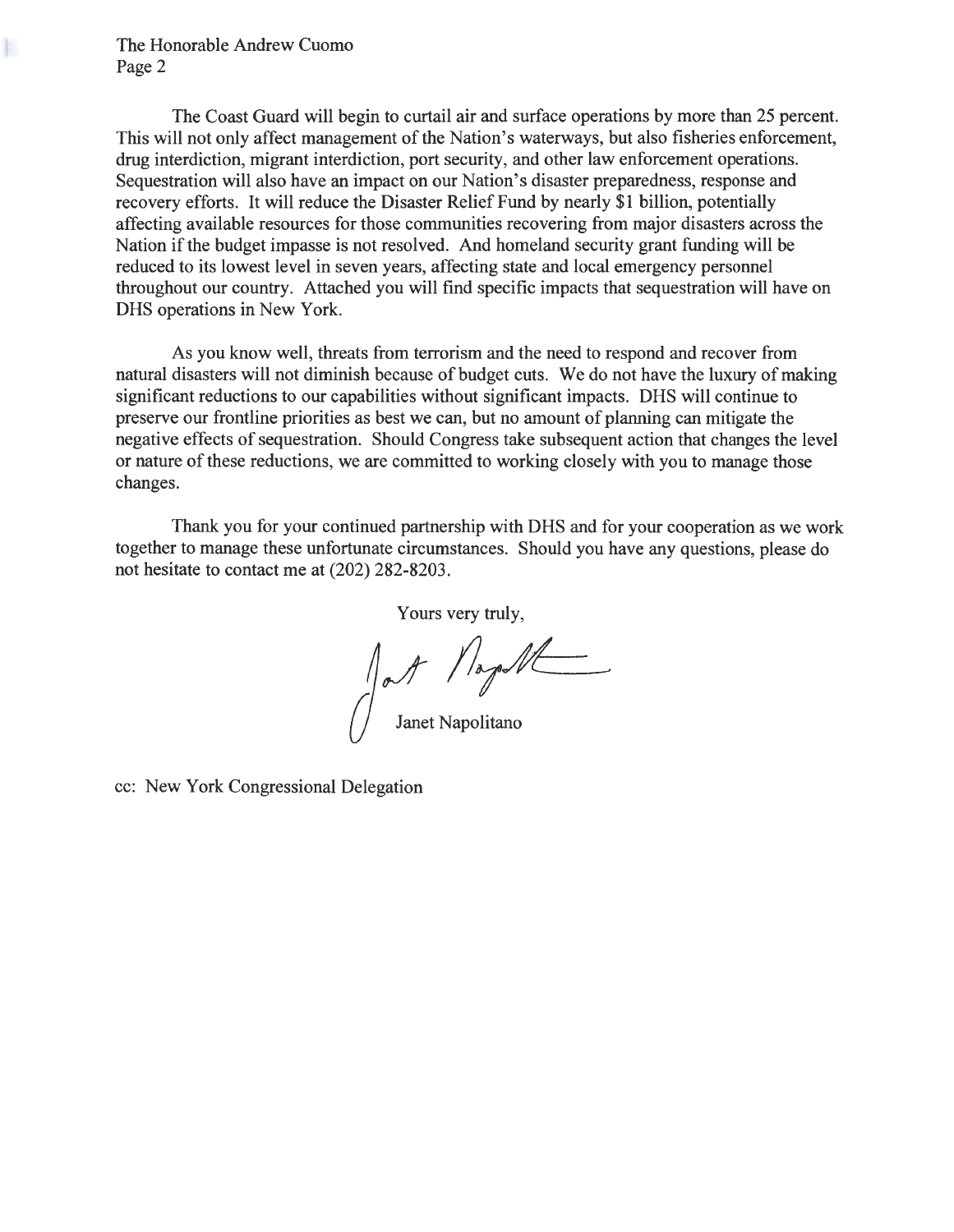## **Department of Homeland Security**

#### **State Impacts of Sequestration: New York**

Sequestration will result in an across-the-board reduction in spending for all DHS agencies. Some of the more notable impacts in New York are:

## U.S. **Customs and Border Protection (CBP)**

- Reduced overtime and furloughs of CBP Border Patrol Agents resulting in CBP's diminished capability and capacity to detect and interdict illicit activity along New York's border with Canada.
- Reduced overtime and furloughs of CBP Officers:
	- o John F. Kennedy International Airport: Average wait times will increase by up to 50 percent; peak daily wait times will range from up to 2.5 hours to 5 hours.
	- o Ports of Alexandria Bay, Massena, Ogdensburg, Trout River, Champlain: Constrained hours of operation will affect trade and local communities; average daily peak wait times for passenger vehicles will increase; options include eliminating night shifts, reducing operating days by 4 hours, and eliminating extended summer hours.

#### **Domestic Nuclear Detection Office (DNDO)**

Securing the Cities (STC) Implementation in NYC/Newark: The funding reduction of \$1.4M will result in reduced procurement of replacement equipment and training of STC Partners.

#### **Federal Emergency Management Agency (FEMA)**

- Reduction to Assistance to Firefighters Grant Program, Fire Prevention and Safety Grant, and Staffing for Adequate Fire and Emergency Response Grants based on FY 2011 awards: \$904K.
- Reduction of Emergency Management Performance Grant Program, Homeland Security Grant Program, Nonprofit Security Grant Program, Port Security Grant Program, and Transit Security Grant Program based on FY 2012 awards: \$13.8M.
- If the reduction to the Disaster Relief Fund results in the imposition of Immediate Needs funding restrictions, FEMA would need to suspend recovery projects nation-wide, with the majority of these in New York and New Jersey related to hospitals, transportation, and other key infrastructure repair or replacement needs resulting from Hurricane Sandy.

#### **Science and Technology (S&T)**

• Reduction in cyber security, explosives detection, bio-agent attack resiliency efforts. Impacted entities include the Air Force National Laboratory and the Agricultural Research Service.

## **Transportation Security Administration (TSA)**

• Potential increase to passenger wait times at airport security checkpoints John F. Kennedy International Airport, LaGuardia Airport, Albany County Airport, Buffalo Niagara International Airport, and Greater Rochester International Airport based on the